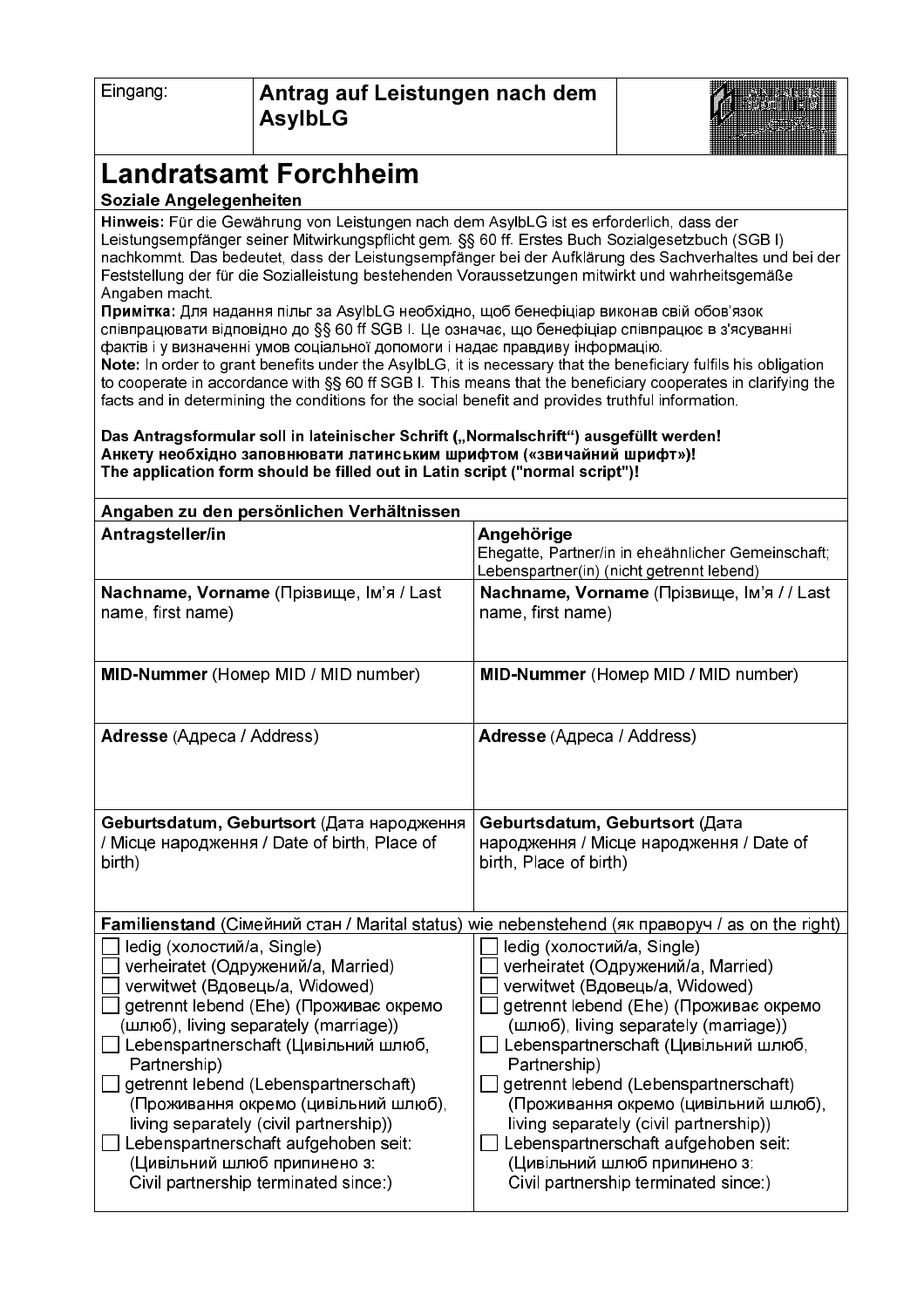| Ausweisdokumente / Pass liegen vor?<br>(Документи, що посвідчують особу / паспорт<br>присутній?, Identity documents / passport are<br>available?)                                                                  | Ausweisdokumente / Pass liegen vor?<br>(Документи, що посвідчують особу / паспорт<br>присутній?, Identity documents / passport are<br>available?) |  |
|--------------------------------------------------------------------------------------------------------------------------------------------------------------------------------------------------------------------|---------------------------------------------------------------------------------------------------------------------------------------------------|--|
| $\Box$ Nein (Hi, No) $\Box$ Ja (Tak, Yes)                                                                                                                                                                          | Nein (Hi, No) $\Box$ Ja (Tak, Yes)                                                                                                                |  |
| Ich lebe bei Freunden oder Verwandten (Zahl der Personen in der Wohnung) / Я мешкаю у<br>друзів або родичів (кількість людей в квартирі) / l live with friends or relatives (number of<br>people in the apartment) |                                                                                                                                                   |  |
| Weitere Angehörige (Kinder) / Інші родичі (діти) / Other relatives (children)                                                                                                                                      |                                                                                                                                                   |  |
| Nachname, Vorname (Прізвище, Ім'я / Last<br>name, first name)                                                                                                                                                      | Geburtsdatum (Дата народження / Date of Birth)                                                                                                    |  |
|                                                                                                                                                                                                                    |                                                                                                                                                   |  |
|                                                                                                                                                                                                                    |                                                                                                                                                   |  |
|                                                                                                                                                                                                                    |                                                                                                                                                   |  |
|                                                                                                                                                                                                                    |                                                                                                                                                   |  |
| Wurden bereits Leistungen zur Sozialhilfe beantragt? (Чи вже були призначені соціальні<br>виплати?, Have social assistance benefits already been applied for?)                                                     |                                                                                                                                                   |  |
| Nein (Hi, No)<br>Ja (Так, Yes) bei Landkreis/Stadt (Округ/Місто / County/City): ___                                                                                                                                |                                                                                                                                                   |  |
| Art der Leistung: (Тип послуги: Type of<br>service:)                                                                                                                                                               | Art der Leistung: (Тип послуги: Type of<br>service:)                                                                                              |  |
| Name der Behörde: (Назва органу влади:,<br>Name of the authority:)                                                                                                                                                 | Name der Behörde: (Назва органу влади:,<br>Name of the authority:)                                                                                |  |
| Einkommen (bitte Höhe und Nachweise einreichen)<br>(Дохід (будь ласка, вкажіть суму та надайте докази), Income (please submit amount and<br>proof))                                                                |                                                                                                                                                   |  |
| $\Box$ Nein (Hi, No) $\Box$ Ja (Tak, Yes)                                                                                                                                                                          |                                                                                                                                                   |  |
| Vermögen (bitte Höhe und Nachweise einreichen)<br>(Активи (будь ласка, вкажіть суму та надайте докази), Assets (please submit amount and<br>proof))                                                                |                                                                                                                                                   |  |
| _] Nein (Hi, No)                   Ja (Так, Yes)                                                                                                                                                                   |                                                                                                                                                   |  |
| Bankverbindung (Банківський рахунок, bank account)                                                                                                                                                                 |                                                                                                                                                   |  |
| Geldinstitut: (Фінансова установа:, Financial institution:)<br><b>IBAN:</b><br><b>BIC</b>                                                                                                                          |                                                                                                                                                   |  |